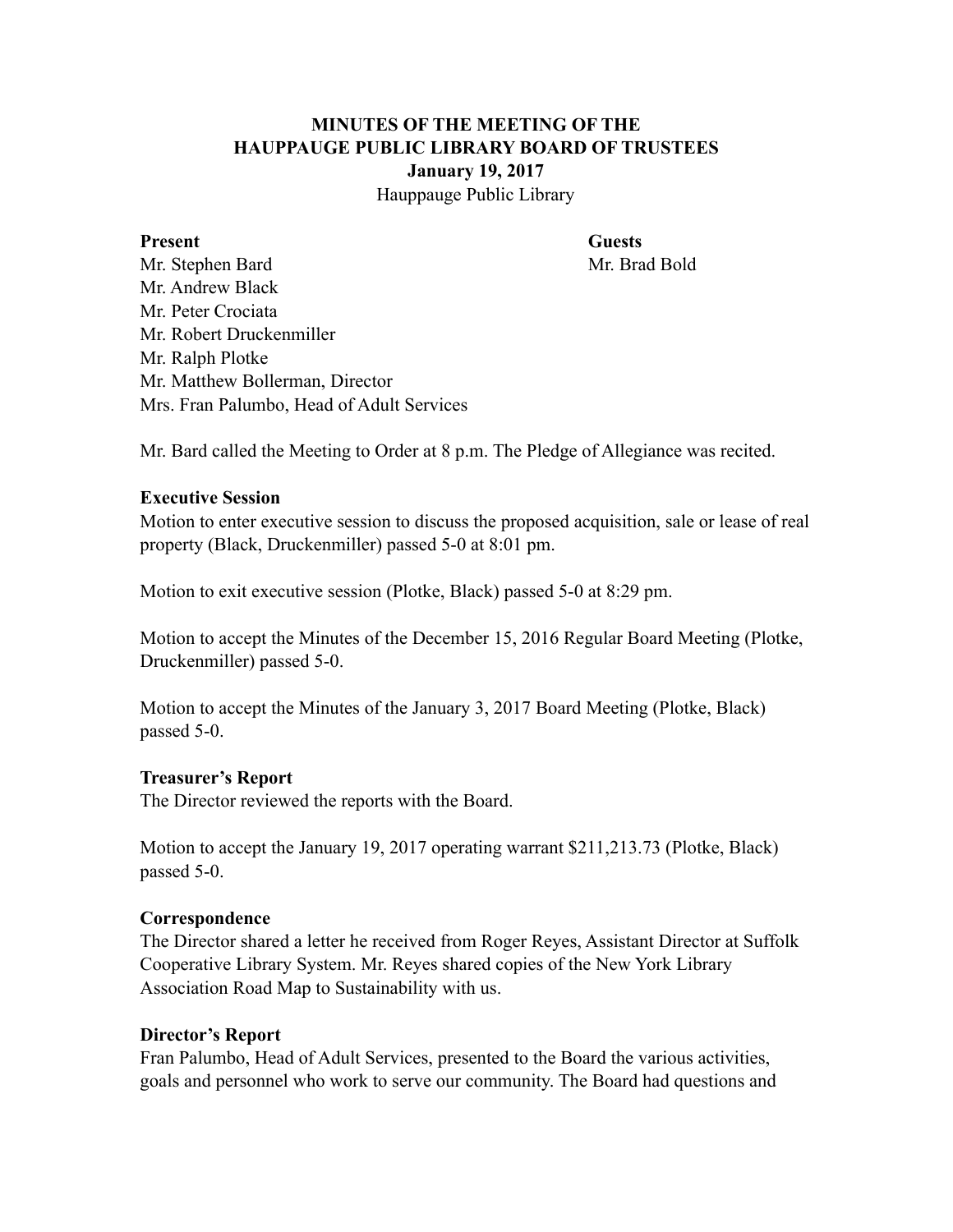#### **January 19, 2017 Minutes (Page Two)**

comments of her report. The Board also expressed its appreciation of her work over the years. On Community Conservations project is planning its next two meetings. The challenges of assembling participants was shared. The Library has received a recycling station from Gary Chin for his Eagle Scout project. He also donated excess proceeds of \$130. The Library received a donation of \$5,000 from the Hauppauge Rotary Club to support the 1,000 Books Before Kindergarten backpack project. The Director is working on the building requirements for our new space. The Director reported on the Staff Development Day on January 4. 35 staff attended and heard about Active Shooter training, emergency preparedness, back safety and more. The Director has put together and sent out a Employee Satisfaction Survey. Responses are due on January 27. The Board agreed with the Director to hire Total Computer for help in checking our system security, policy compliance and back up testing.

Fran Palumbo left the meeting at 9:34 pm.

#### **Executive Session**

Motion to enter executive session to discuss the employment history of Rose Marie Donahue, Fran Palumbo and Helen Bergman (Black, Crociata) passed 5-0 at 9:43 pm.

Motion to exit executive session (Black, Crociata) passed 5-0 at 9:50 pm.

Motion to offer all full time employees who have a minimum of ten years of full time employment at the Hauppauge Public Library be able to receive individual health coverage if they retire from the Library by June 30, 2017. This incentive will follow all other rules of the Health Insurance Program Participation Policy (Black, Plotke) passed 5-0.

Motion to accept the January Personnel Report (Plotke, Black) passed 5-0.

#### **Committee Reports**  None

# **Old Business**

None

## **New Business**

Motion to adopt the Notice of Special District Meeting Budget Vote and Trustee Election April 4, 2017 (Druckenmiller, Plotke) passed 5-0.

The Board reviewed the draft budget and provided comments to the Director. A final proposed budget will be presented at the February meeting.